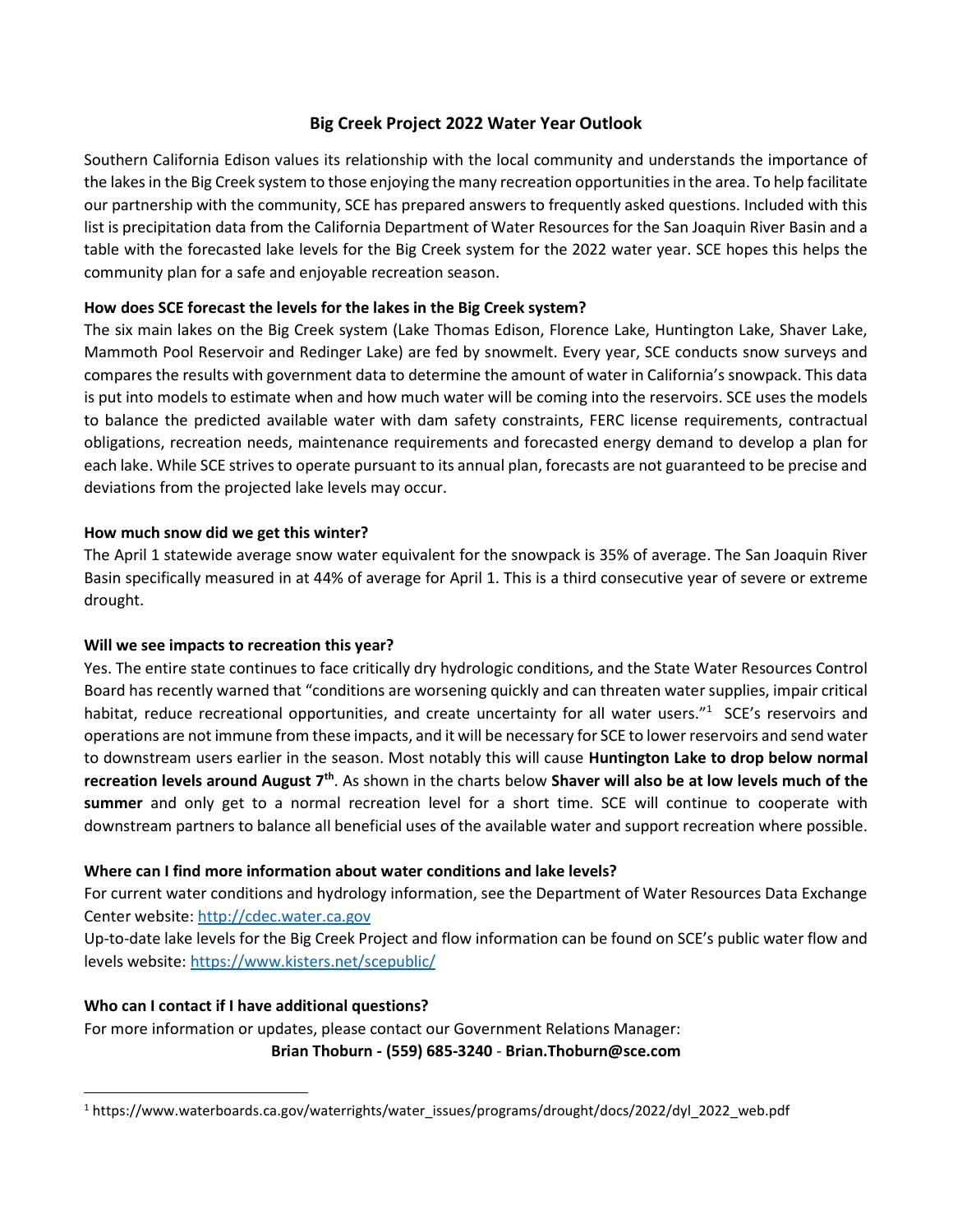| First of Month Reservoir Elevation (feet above mean sea level) |              |              |            |       |       |               |                  |         |                 |                 |
|----------------------------------------------------------------|--------------|--------------|------------|-------|-------|---------------|------------------|---------|-----------------|-----------------|
|                                                                | <b>March</b> | <b>April</b> | <b>May</b> | June  | July  | <b>August</b> | <b>September</b> | October | <b>November</b> | <b>December</b> |
| Lake Edison                                                    | 7,570        | 7,574        | 7,581      | 7,590 | 7,592 | 7,572         | 7,566            | 7,564   | 7,563           | 7,561           |
| <b>Florence</b>                                                | 7,245        | 7,247        | 7,262      | 7,295 | 7,311 | 7,286         | 7,271            | 7,242   | 7,240           | 7,240           |
| <b>Huntington</b>                                              | 6,914        | 6,913        | 6,938      | 6,949 | 6,949 | 6,949         | 6,912            | 6,906   | 6,906           | 6,905           |
| <b>Shaver</b>                                                  | 5,318        | 5,329        | 5,340      | 5,343 | 5,341 | 5,344         | 5,348            | 5,331   | 5,330           | 5,330           |
| <b>Mammoth Pool</b>                                            | 3,301        | 3,310        | 3,326      | 3,330 | 3,330 | 3,298         | 3,260            | 3,212   | 3,213           | 3,219           |
| Redinger                                                       | 1,388        | 1,381        | 1,396      | .400  | ,397  | 1,397         | 1,397            | 1,379   | 1,371           | 1,371           |

# Big Creek Project 2022 Water Year Projection as of 4/18/22

| <b>First of Month Reservoir Storage Volume (Acre Feet)</b> |              |              |            |         |         |        |                  |                |                 |                 |
|------------------------------------------------------------|--------------|--------------|------------|---------|---------|--------|------------------|----------------|-----------------|-----------------|
|                                                            | <b>March</b> | <b>April</b> | <b>May</b> | June    | July    | August | <b>September</b> | <b>October</b> | <b>November</b> | <b>December</b> |
| <b>Lake Edison</b>                                         | 25,570       | 23,330       | 29,680     | 40,080  | 43,620  | 19,590 | 14,440           | 12,900         | 11,610          | 10,610          |
| <b>Florence</b>                                            | 6,290        | 4,740        | 12,850     | 35,990  | 49,180  | 28,650 | 20,690           | 3,630          | 3,060           | 3,060           |
| <b>Huntington</b>                                          | 36,620       | 39,940       | 72,210     | 87,650  | 87,410  | 87,080 | 42,770           | 36,820         | 35,890          | 35,790          |
| <b>Shaver</b>                                              | 50,000       | 60,000       | 76,670     | 82,410  | 78,180  | 83,720 | 90,530           | 62,970         | 60,830          | 61,280          |
| <b>Mammoth Pool</b>                                        | 46,740       | 65,980       | 115,680    | 119,930 | 119,930 | 88,060 | 56,260           | 22,930         | 23,580          | 26,610          |
| Redinger                                                   | 22,460       | 22,160       | 23,100     | 24,680  | 23,340  | 23,300 | 23,280           | 13,150         | 13,080          | 13,060          |

| <b>First of Month Reservoir Percent of Full Capacity</b> |              |       |     |      |             |               |                  |                |                 |                 |
|----------------------------------------------------------|--------------|-------|-----|------|-------------|---------------|------------------|----------------|-----------------|-----------------|
|                                                          | <b>March</b> | April | May | June | <b>July</b> | <b>August</b> | <b>September</b> | <b>October</b> | <b>November</b> | <b>December</b> |
| <b>Lake Edison</b>                                       | 20%          | 19%   | 24% | 32%  | 35%         | 16%           | 12%              | 10%            | 9%              | 8%              |
| <b>Florence</b>                                          | 10%          | 7%    | 20% | 56%  | 76%         | 44%           | 29%              | 6%             | 5%              | 5%              |
| <b>Huntington</b>                                        | 42%          | 45%   | 82% | 100% | 99%         | 99%           | 49%              | 42%            | 41%             | 41%             |
| <b>Shaver</b>                                            | 37%          | 44%   | 57% | 61%  | 58%         | 62%           | 67%              | 46%            | 45%             | 45%             |
| <b>Mammoth Pool</b>                                      | 39%          | 55%   | 97% | 100% | 100%        | 74%           | 47%              | 19%            | 20%             | 22%             |
| <b>Redinger</b>                                          | 90%          | 89%   | 92% | 99%  | 93%         | 93%           | 93%              | 53%            | 52%             | 52%             |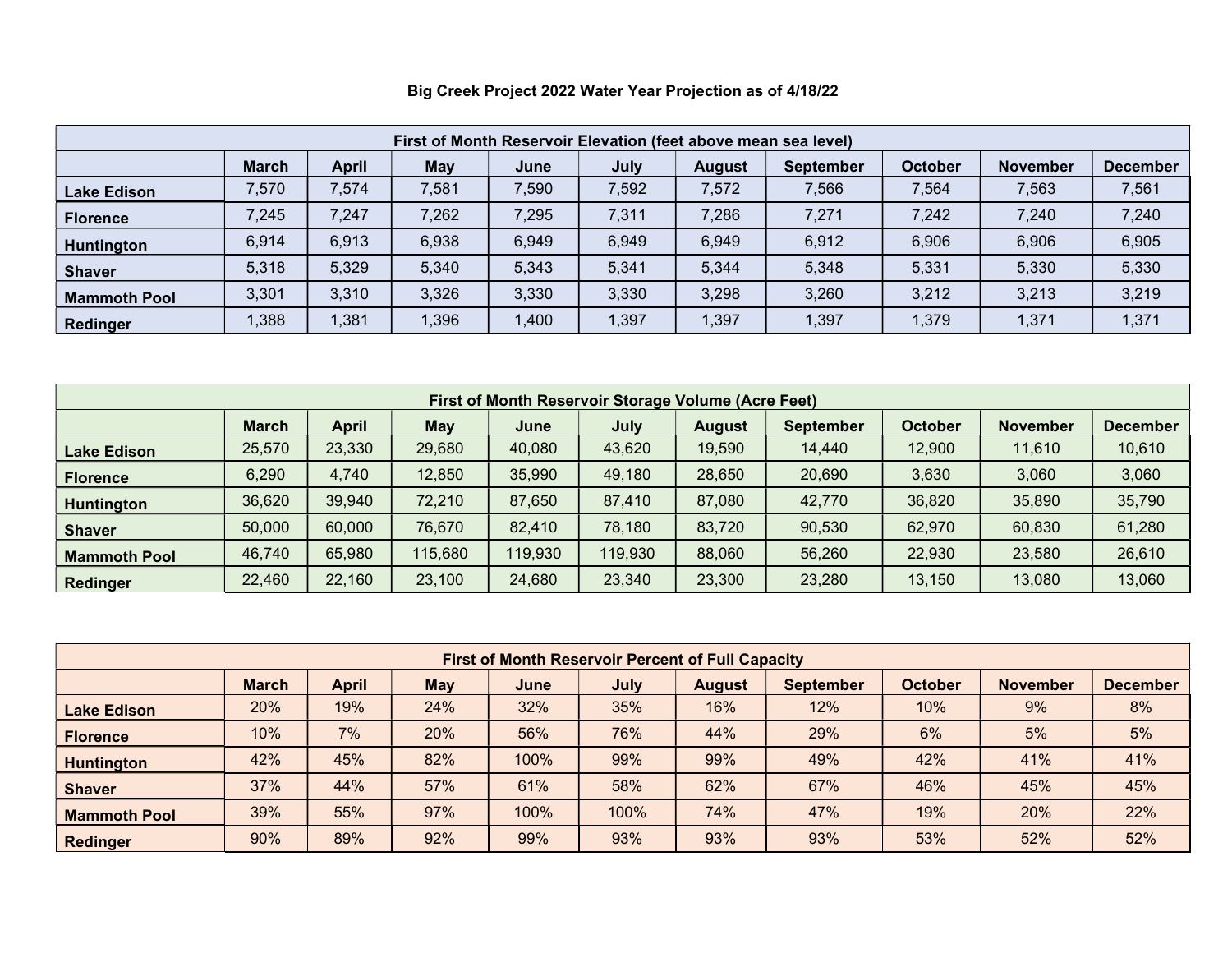

# San Joaquin 5-Station

# Precipitation Index for Water Year 2022 - Updated on April 18, 2022 01:33 PM

Note: Monthly totals may not add up to seasonal total because of rounding

Water Year Monthly totals are calculated based on Daily precipitation data from 12am to 12am PST